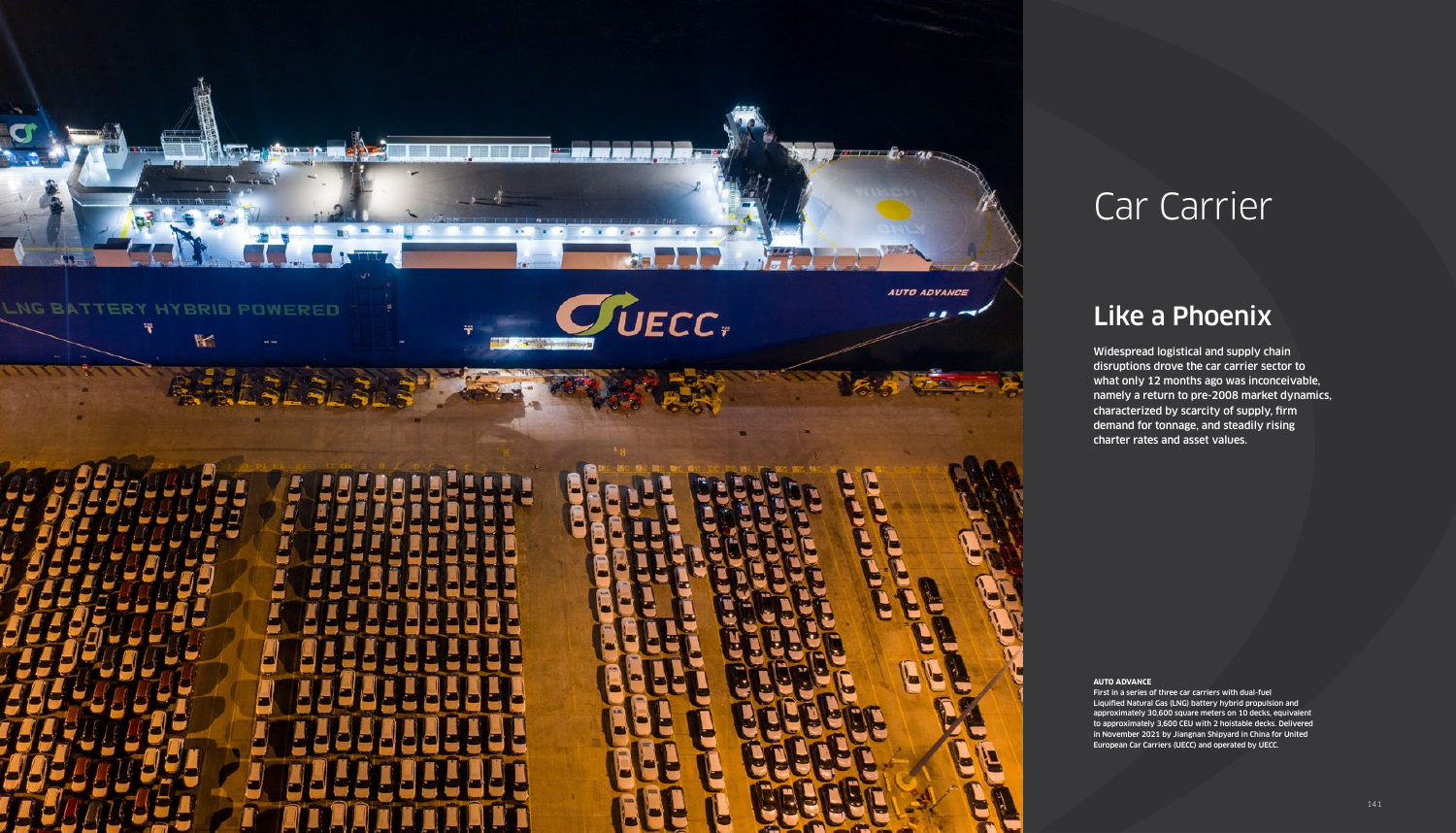#### The Ongoing Anti-Trust Investigation

The sweeping investigation into the global car carrier price fixing scandal that has been ongoing since 2012 saw few developments last year. In February, Wallenius Wilhelmsen Ocean (WWO) was fined Australian Dollars (AUD) 24 million for criminal cartel conduct in Australia, a charge to which it had pleaded guilty a year earlier, marking an end to the investigation.

At the end of the year, the time charter rate for a mid-size ship of 4,900 car equivalent units (CEU) had reached the mid-20s United States Dollars (USD) daily whereas that of a Panamax beam ship of 6,400 CEU was in the mid-30s 6,000,000 65 USD daily. Naturally, these developments re-ignited investment appetite, first and foremost from a few of the sector's traditional tonnage providers [Eastern material] Pacific Shipping (EPS), Zodiac Maritime], but also from a few newcomers (SFL Corporation Ltd., H-Line Shipping), followed closely by a few of the leading Corporation Ltd., H-Line Shipping), followed closely by a few of the leading operators (NYK, MOL, K Line). The sector, which for over a decade was under invested, marred by poor earnings and results, staged the greatest comeback in its history, literally rising from it's ashes like a phoenix.

no meters, merang namig namite as also me a phesim."<br>Looking ahead, it is clear that – eventually – the logistical and supply chain disruptions will ease and return to normal. This should in turn release some pressure from the sector's current market dynamics, but not too much, since the bulk of the order book is scheduled for delivery in 2024 and until then the fleet is expected to shrink. In other words, space is due to remain tight for the next few years. During this time, the sector's next challenge on the road to sustainability is ensuring that the rise in charter rates is transferred to the shippers, namely the Original Equipment Manufacturers (OEMs), which for<br>2009 have distated terms and benefited from rock bottom freight rates to too long have dictated terms and benefited from rock bottom freight rates to transport their vehicles. On the demand side, downside triggers remain high with continued geopolitical tensions, inflationary pressures, recurring climaterelated natural disasters, plus the possibility of another "black swan" event. With a bit of luck, however, this demand side volatility could be offset by the tight supply side. the shippers, namely the Original Equipmer<br>too long have dictated terms and benefited<br>transport their vehicles. On the demand si<br>with continued geopolitical tensions, inflatio

> After nine years of penalties and convictions, we wonder whether we have seen the end of this unfortunate chapter.

### **CHARTERING ACTIVITY**

## **The sector, which for over a decade was under invested, marred by poor earnings and results, staged the greatest comeback in its history**

**It is clear that – eventually – the logistical and supply chain disruptions will ease and return to normal**